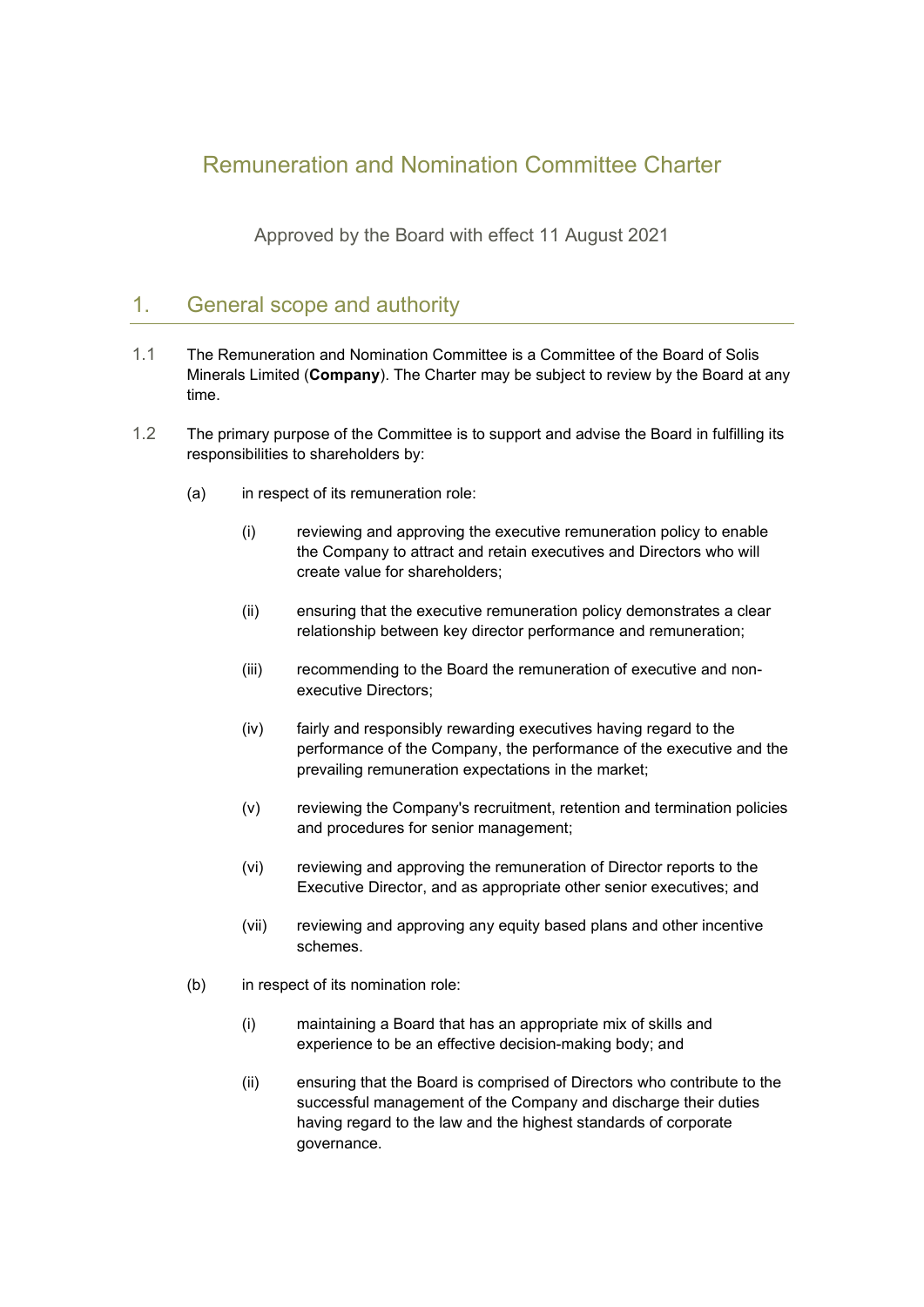- 1.3 The Committee shall have the right to seek any information it considers necessary to fulfil its duties, which includes the right to obtain appropriate external advice at the Company's expense.
- 1.4 No individual director or senior executive is to be involved in deciding his or her own remuneration.

### 2. Constitution

As and when it is required a Remuneration and Nomination Committee will be established by resolution of the Board.

#### 3. Membership

- 3.1 The Remuneration and Nomination Committee shall be appointed by the Board from among the Directors of the Company and shall consist of not less than three members, the majority being independent non-executive directors.
- 3.2 Directors will be appointed to the Remuneration and Nomination Committee for a term of three years or such shorter time as they remain in the office of Director. Directors may serve consecutive terms on the Remuneration and Nomination Committee.

#### 4. Chair

The Remuneration and Nomination Committee shall appoint a Chair of the Committee. The Chair shall be an independent director.

### 5. Secretary

- 5.1 The Company Secretary shall be the Secretary of the Remuneration and Nomination Committee.
- 5.2 The Secretary will be responsible for keeping the minutes of meeting of the Committee and circulating them to Committee members and to the other members of the Board.
- 5.3 The Secretary shall distribute supporting papers for each meeting of the Committee as far in advance as possible.

### 6. Quorum

A quorum shall be two members. In the absence of the Committee Chair or appointed delegate, the members shall elect one of their number as Chair.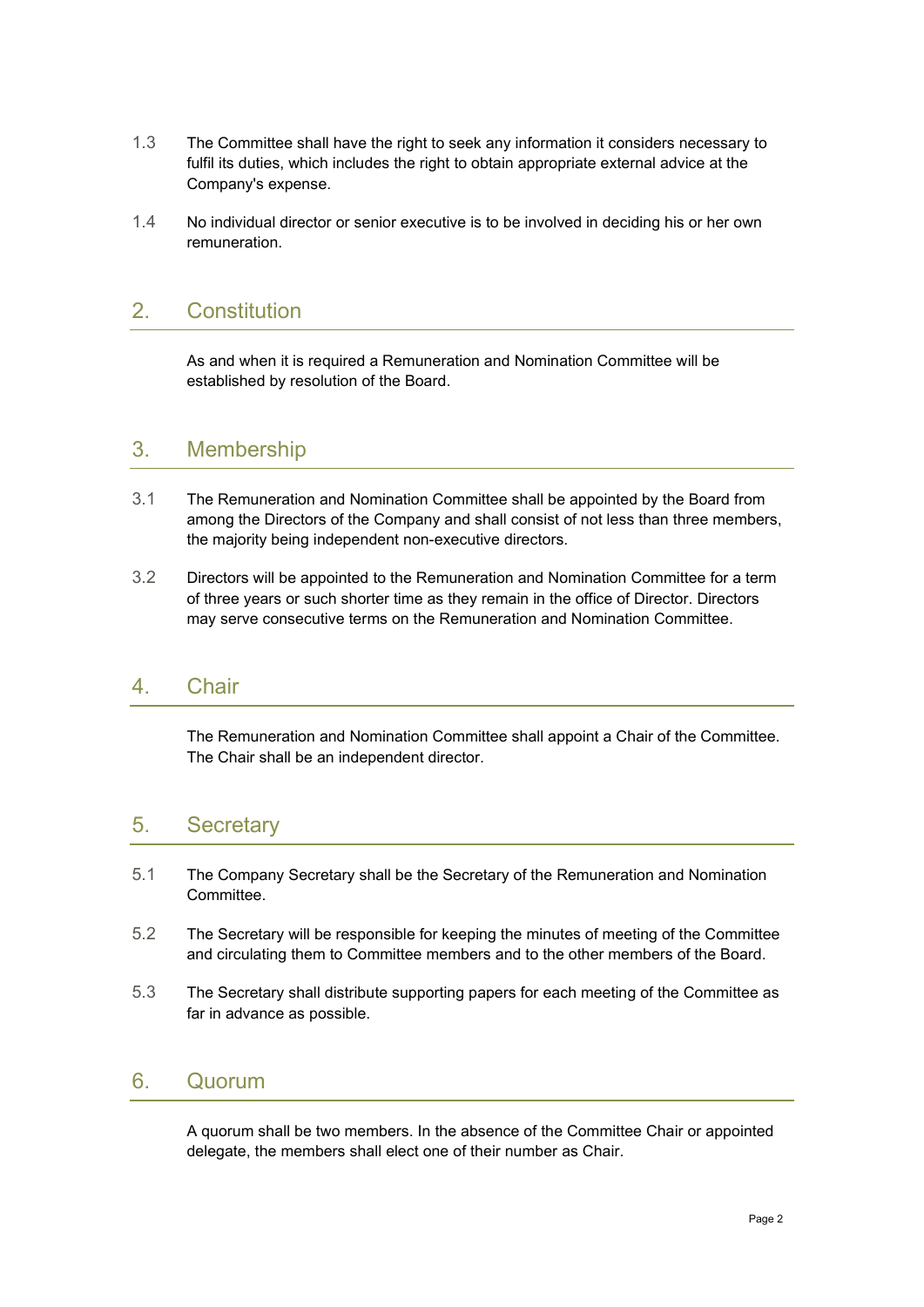# 7. Meeting frequency

- 7.1 Remuneration and Nomination Committee meetings will be held not less than twice a year to enable the Committee to undertake its role effectively.
- 7.2 Meetings are called by the Secretary as directed by the Board or at the request of the Chair of the Committee.
- 7.3 Where deemed appropriate by the Chair of the Committee, meetings and subsequent approvals may be held or concluded by way of a circular written resolution or a conference call.
- 7.4 Decisions will be based on a majority of votes with the Chair having the casting vote.
- 7.5 The Committee may invite any executive management team members or other individuals, including external third parties, to attend meetings of the Committee, as they consider appropriate.

### 8. Authority

- 8.1 The Remuneration and Nomination Committee is authorised by the Board to investigate any activity within its charter. It is authorised to seek any information it requires from any employee and all employees are directed to cooperate with any request made by the Remuneration and Nomination Committee.
- 8.2 The Remuneration and Nomination Committee is required to make recommendations to the Board on all matters within the Remuneration and Nomination Committee's charter.

### 9. Access

- 9.1 Members of the Committee have rights of access to the books and records of the Company to enable them to discharge their duties as Committee members, except where the Board determines that such access would be adverse to the Company's interests. Such access shall be provided on a timely basis.
- 9.2 The Committee may consult independent experts to assist it in carrying out its duties and responsibilities. Any costs incurred as a result of the Committee consulting an independent expert will be borne by the Company.

# 10. Reporting procedures

The Secretary shall circulate the minutes of the meetings of the Remuneration and Nomination Committee to all members of the Committee for comment and change before being signed by the Chair of the Committee and circulated to the Board with the Board papers for the next Board meeting. The minutes are to be tabled at the Board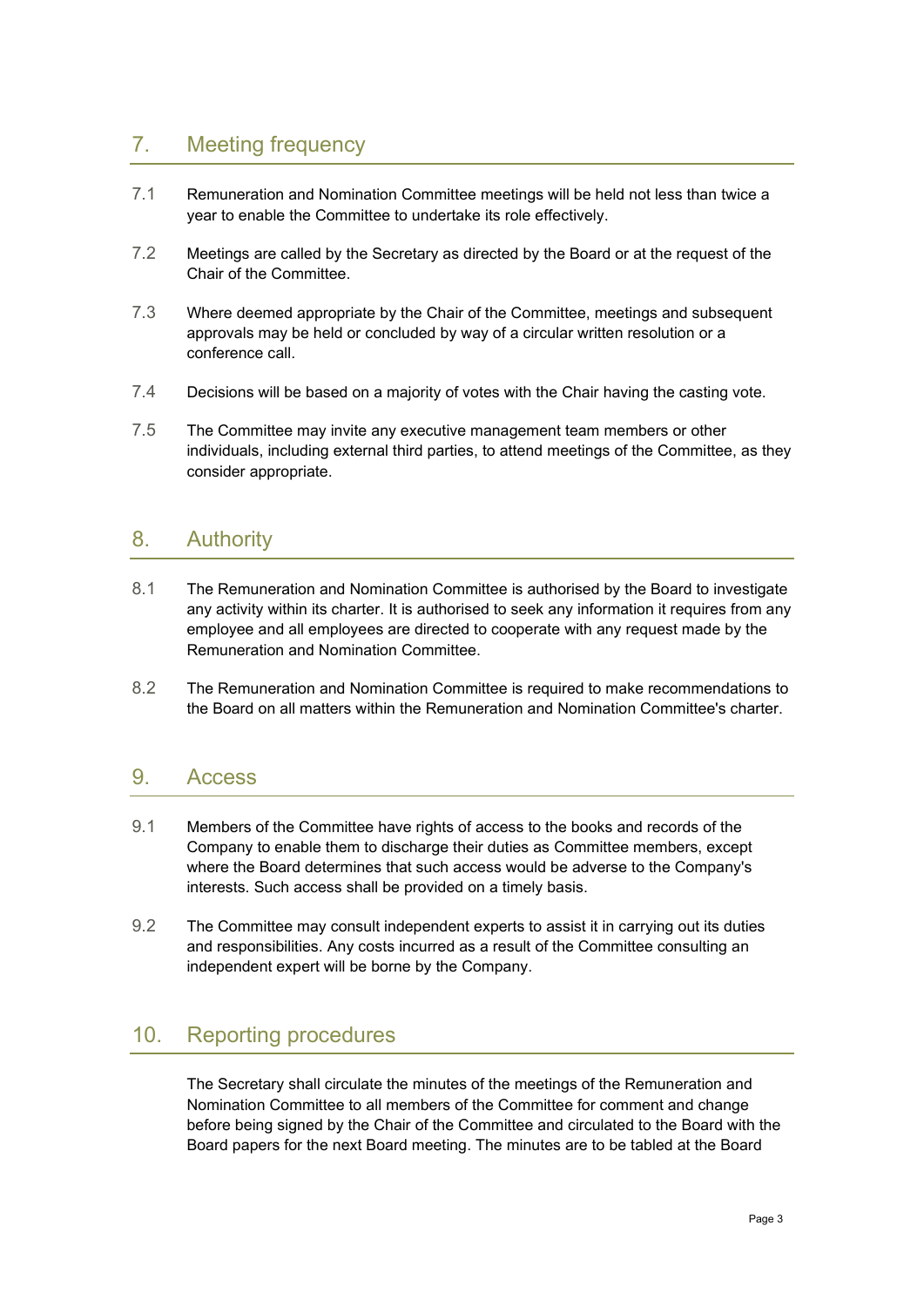meeting following the Remuneration and Nomination Committee meeting along with any recommendations of the Remuneration and Nomination Committee.

### 11. Duties and responsibilities

In order to fulfil its responsibilities to the Board the Committee shall:

- (a) Executive Remuneration Policy
	- (i) Review and approve the Company's recruitment, retention and termination policies and procedures for senior executives to enable the Company to attract and retain executives and Directors who can create value for shareholders.
	- (ii) Review the on-going appropriateness and relevance of the executive remuneration policy and other executive benefit programs.
	- (iii) Ensure that remuneration policies fairly and responsibly reward executives having regard to the performance of the Company, the performance of the executive and prevailing remuneration expectations in the market.
- <span id="page-3-0"></span>(b) Executive Directors and Senior Management
	- (i) Consider and make recommendations to the Board on the remuneration for each executive Director (including base pay, incentive payments, equity awards, retirement rights, service contracts) having regard to the executive remuneration policy.
	- (ii) Review and approve the proposed remuneration (including incentive awards, equity awards and service contracts) for the direct reports of the Chief Executive Officer. As part of this review the Committee will oversee an annual performance evaluation of the executive team. This evaluation is based on specific criteria, including the business performance of the Company and its subsidiaries, whether strategic objectives are being achieved and the development of management and personnel.
- (c) Executive Incentive Plan
	- (i) Review and approve the design of any executive incentive plans.
- (d) Equity Based Plans
	- (i) Review and approve any equity based plans that may be introduced (**Plans**) in the light of legislative, regulatory and market developments.
	- (ii) For each Plan, determine each year whether awards will be made under that Plan.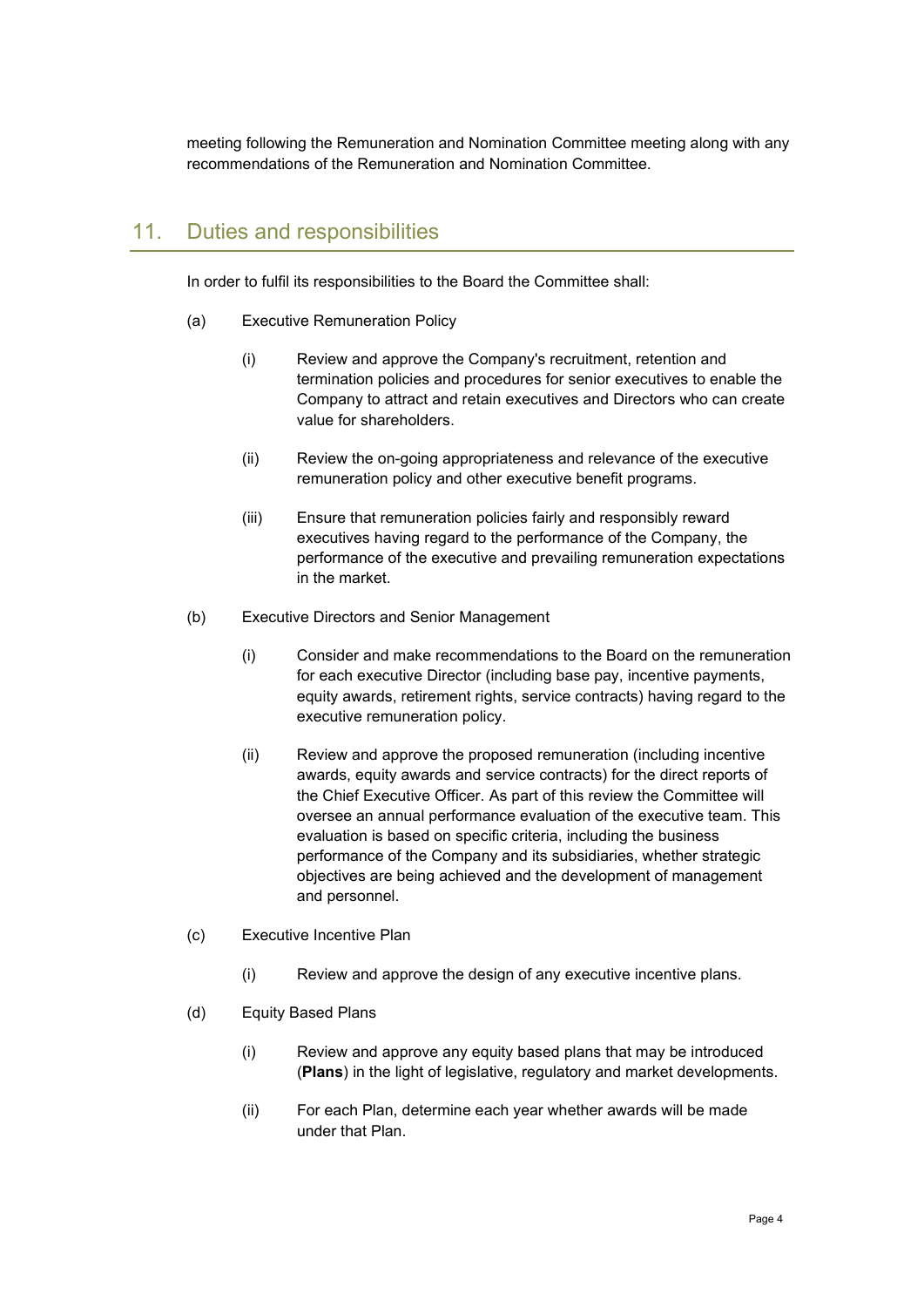- (iii) Review and approve total proposed awards under each Plan.
- (iv) In addition to considering awards to executive Directors and direct reports to the Chief Executive Officer, review and approve proposed awards under each Plan on an individual basis for executives as required under the rules governing each Plan or as determined by the Committee.
- (v) Review, approve and keep under review performance hurdles for each equity based Plan.
- (e) Nomination

The Committee shall periodically review and consider the structure and balance of the Board and make recommendations regarding appointments, retirements and terms of office of Directors. In particular, the Committee is to:

- (i) regularly evaluate the mix of skills, experience, expertise and diversity of the existing Board. In particular, the Board is to identify the particular skills and diversity that will best increase the Board's effectiveness and prepare a description of the role and capabilities required for the particular appointment. Consideration is also given to the balance of independent Directors on the Board;
- (ii) identify and recommend to the Board candidates for the Board after:
	- (A) considering the necessary and desirable competencies of new Board members to ensure the appropriate mix of skills and experience;
	- (B) assessing how the candidates can contribute to the strategic direction of the Company; and
	- (C) undertaking appropriate background checks, including checks as to the candidate's character, experience, education, criminal record and bankruptcy history;
- (iii) approve and review induction procedures for new appointees of the Board to ensure that they can effectively discharge their responsibilities;
- (iv) assess and consider the time required to be committed by a nonexecutive Director to properly fulfil their duty to the Company and advise the Board.
- (v) consider and recommend to the Board candidates for election or reelection to the Board at each annual shareholders' meeting;
- (vi) review Directorships in other public companies held by or offered to Directors and senior executives of the Company;
- (vii) review succession plans for the Board will a view to maintaining an appropriate balance of skills and experience on the Board;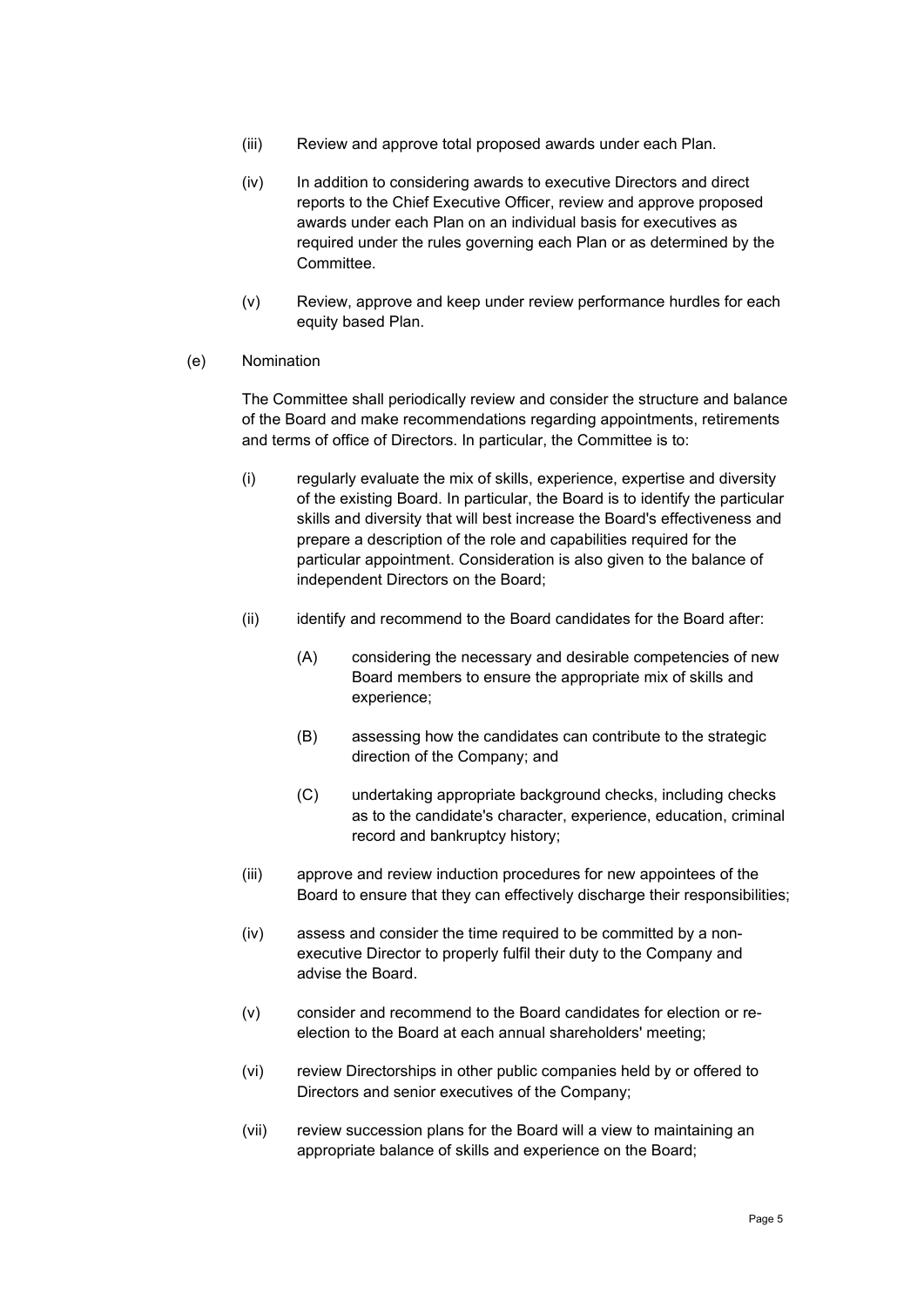- (viii) arrange an annual performance evaluation of the Board, its Committee and individual Directors;
- (ix) ensure new directors enter into a written agreement with the Company, setting out the terms of their appointment. The new directors must also submit a consent to act and undergo induction by the Board;
- (x) make recommendations to the Board on the appropriate size and composition of the Board; and
- (xi) make recommendations to the Board on the terms and conditions of appointment to, and removal and retirement from, the Board.
- (f) Other

The Committee shall perform other duties and activities that it or the Board considers appropriate.

# 12. Non-Executive Remuneration

- 12.1 In considering the levels of remuneration for Non-Executive Directors, the Committee is to consider the guidelines set out in Box 8.2 of the Corporate Governance Principles and Recommendations (**Recommendations**):
	- (a) **Composition:** Non-Executive Directors should be remunerated by way of cash fees, superannuation contributions and non-cash benefits in lieu of fees (such as salary sacrifice into superannuation or equity);
	- (b) **Fixed Remuneration**: levels of fixed remuneration for non-executive directors should reflect the time commitment and responsibilities of the role;
	- (c) **Performance Based Remuneration**: Non-Executive Directors should not receive performance-based remuneration as it may lead to bias in their decision-making and compromise their objectivity;
	- (d) **Equity Based Remuneration:** it is generally acceptable for Non-Executive Directors to receive securities as part of their remuneration to align their interests with the interests of other holders. However, Non-Executive Directors generally should not receive options with performance hurdles attached or performance rights as part of their remuneration as it may lead to bias in their decision-making and compromise their objectivity.
	- (e) **Termination Payments**: Non-Executive Directors should not be provided with retirement benefits other than superannuation.
- 12.2 To the extent that the Company adopts a different remuneration structure for its Non-Executive Directors, the Committee shall document its reasons for the purpose of disclosure to stakeholders.
- 12.3 There are no minimum shareholding requirements for Non-Executive Directors.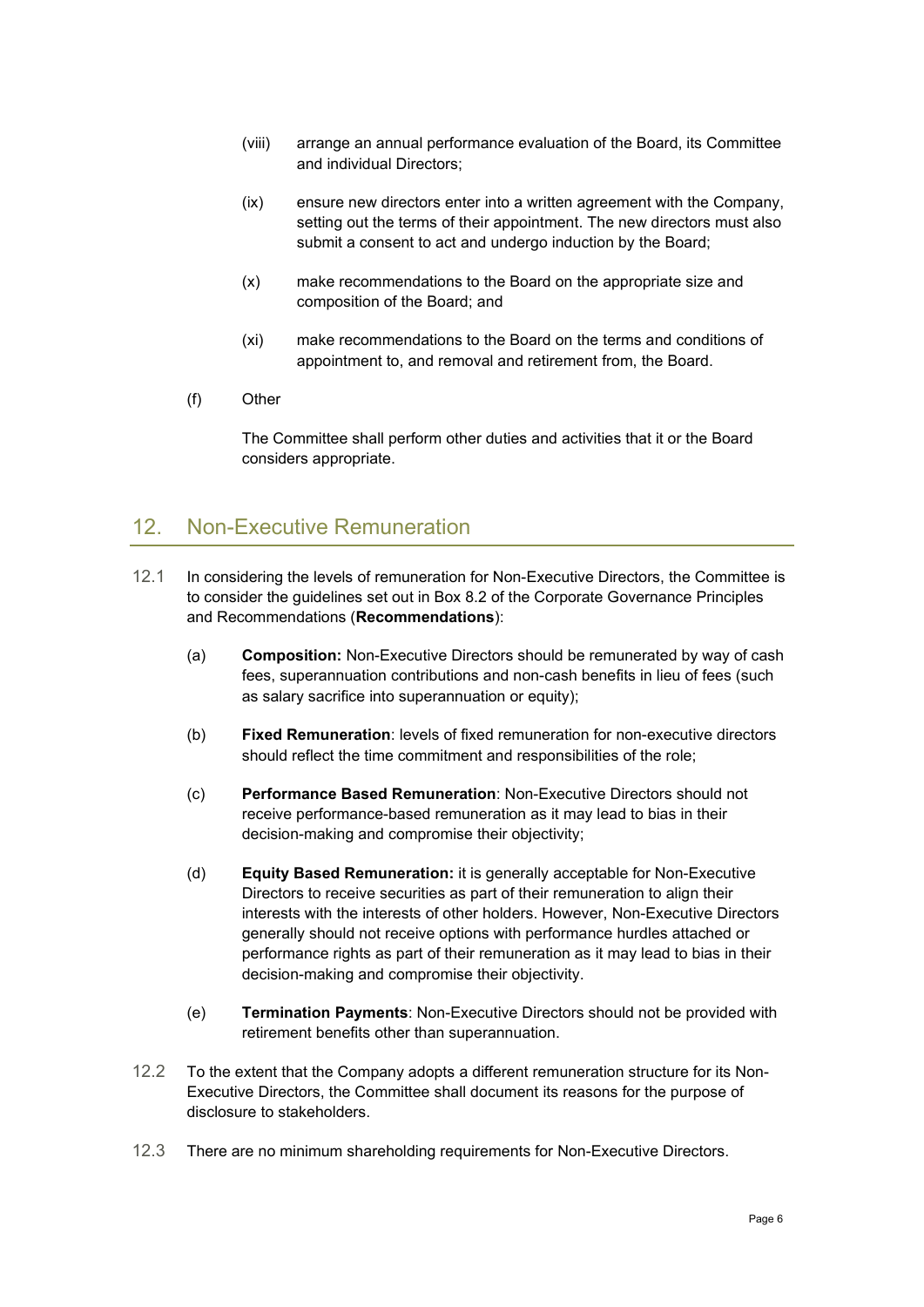# 13. Executive Remuneration

- 13.1 In setting the remuneration for Executives pursuant to clause [11\(b\),](#page-3-0) the Committee is to consider the guidelines set out in Box 8.2 of the Recommendations:
	- (a) **Composition:** remuneration packages for Executives should include an appropriate balance of fixed remuneration and performance-based remuneration;
	- (b) **Fixed Remuneration**: should be reasonable and fair, taking into account the entity's obligations at law and labour market conditions and should be relative to the scale of the Company's business. It should reflect core performance requirements and expectations;
	- (c) **Performance Based Remuneration**: should be clearly linked to clearly specified performance targets. These targets should be aligned to the Company's short, medium- and longer-term performance objectives and should be consistent with the Company's purpose, strategic goals and Statement of Values. Discretion should be retained where appropriate to prevent performance-based remuneration rewarding conduct that is contrary to the Company's values or risk appetite;
	- (d) **Equity Based Remuneration:** well-designed equity-based remuneration, including options or performance rights, can be an effective form of remuneration, especially when linked to hurdles that are aligned to the Company's short, medium and longer-term performance objectives. Care needs to be taken not to lead to short termism or the taking of undue risks; and
	- (e) **Termination Payments**: termination payments if any, should be agreed in advance and the agreement should clearly address what will happen in the case of early termination. There should be no payment for removal for misconduct.
- 13.2 To the extent that the Company adopts a different remuneration structure for its Executive Directors, the Committee shall document its reasons for the purpose of disclosure to stakeholders.

# 14. Nomination of a Director

- 14.1 Where a Director is put forth for election, the Committee must ensure the following information is provided to Shareholders:
	- (a) biographical details;
	- (b) details of material directorships; and
	- (c) if the director is standing for the first time:
		- (i) confirmation appropriate checks have been undertaken by the Company;